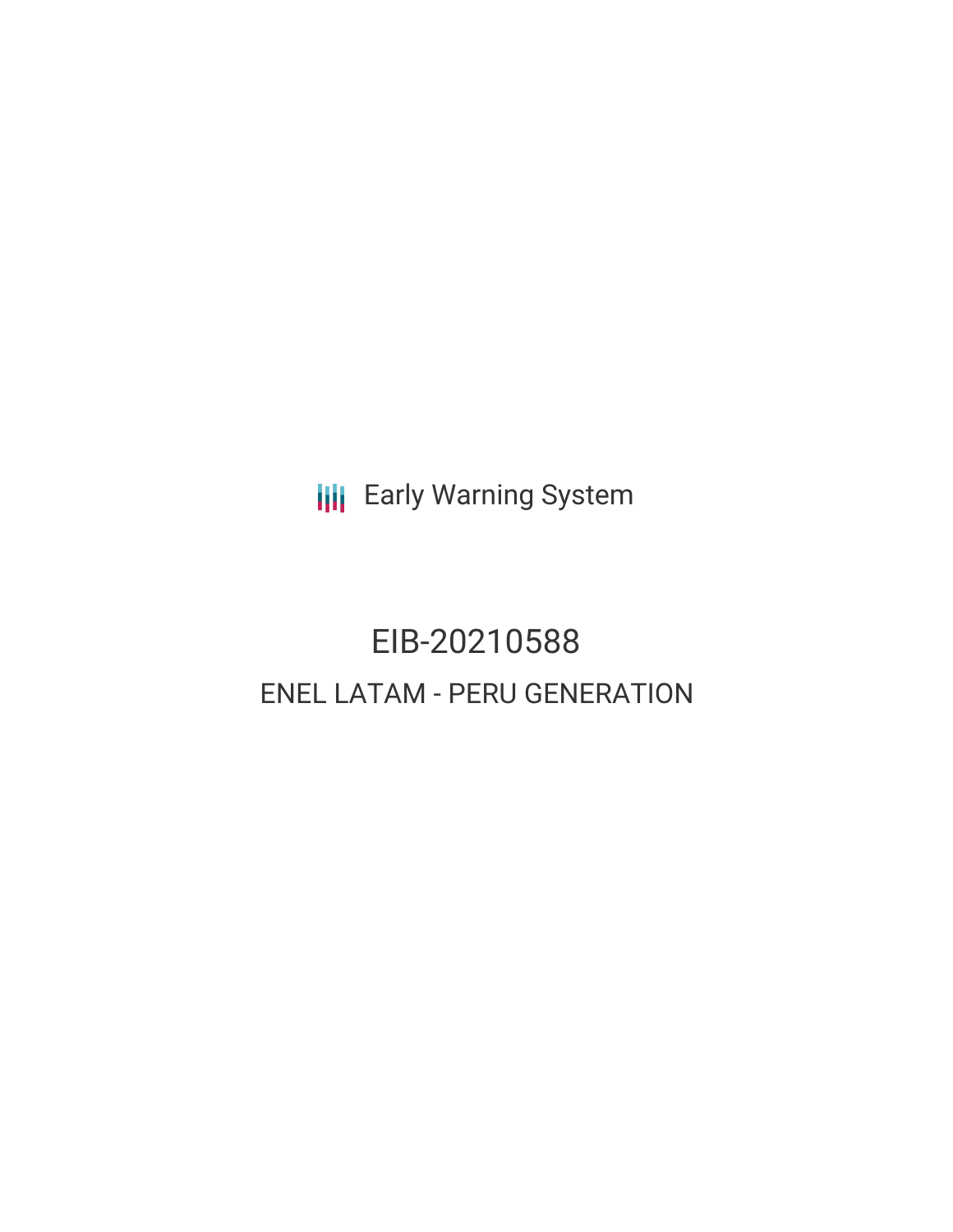#### **Quick Facts**

| <b>Countries</b>               | Peru                           |
|--------------------------------|--------------------------------|
| <b>Specific Location</b>       | Moquegua Region; Ica Region    |
| <b>Financial Institutions</b>  | European Investment Bank (EIB) |
| <b>Status</b>                  | Proposed                       |
| <b>Bank Risk Rating</b>        | U                              |
| <b>Borrower</b>                | ENEL GREEN POWER PERU SAC      |
| <b>Investment Type(s)</b>      | Loan                           |
| <b>Investment Amount (USD)</b> | \$130.00 million               |
| <b>Loan Amount (USD)</b>       | \$130.00 million               |
| <b>Project Cost (USD)</b>      | \$260.00 million               |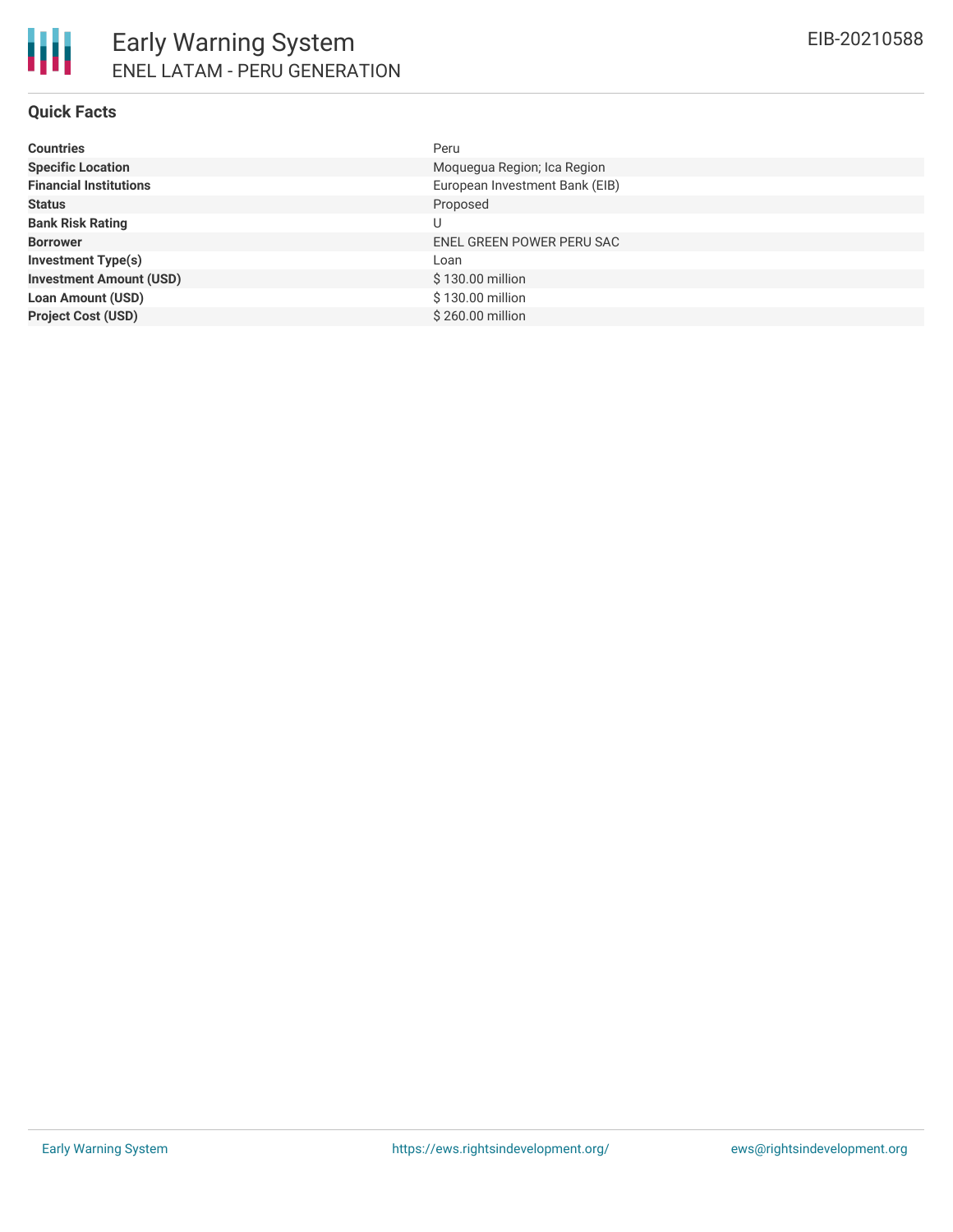# **Project Description**

### **DESCRIPTION**

Allocation under the ENEL ENERGY EFFICIENCY & RENEWABLES FL supporting the development of renewable energy generation projects in Peru.

## ENVIRONMENT

The project intends to generate environmental benefits by supporting new renewable energy generation plants that help to mitigate climate change.

If the renewable energy plants were located within the EU they would fall under Annex II of the EIA Directive 2014/52/EU amending the Directive (2011/92/EU), requiring the competent authorities to determine whether an environmental impact assessment (EIA) is required. Following Peruvian national legislation, a full EIA is mandatory for such projects, and thus, it has been carried out by the Promoter. The processes and their conclusions will be assessed at appraisal.

Compliance with the EIB's environmental and social standards and amongst others, the principles of relevant EU Directives, will be verified at appraisal.

#### **OBJECTIVE**

The project consists of the construction and operation of two renewable energy generation plants, in Peru. The 123 MW Clemesi Solar Photovoltaic project located in the Moquegua District (Moquegua Region); and the 165 MW extension of the operating Wayra Onshore Wind project located in the Marcona District (Ica Region); both projects being the extension of the Rubí Solar Power Plant and the Wayra I Wind Farm, respectively, currently in operation.

#### PROCUREMENT

The Bank will require the Promoter to ensure that implementation of the project will be done in accordance with the Bank's Guide to Procurement.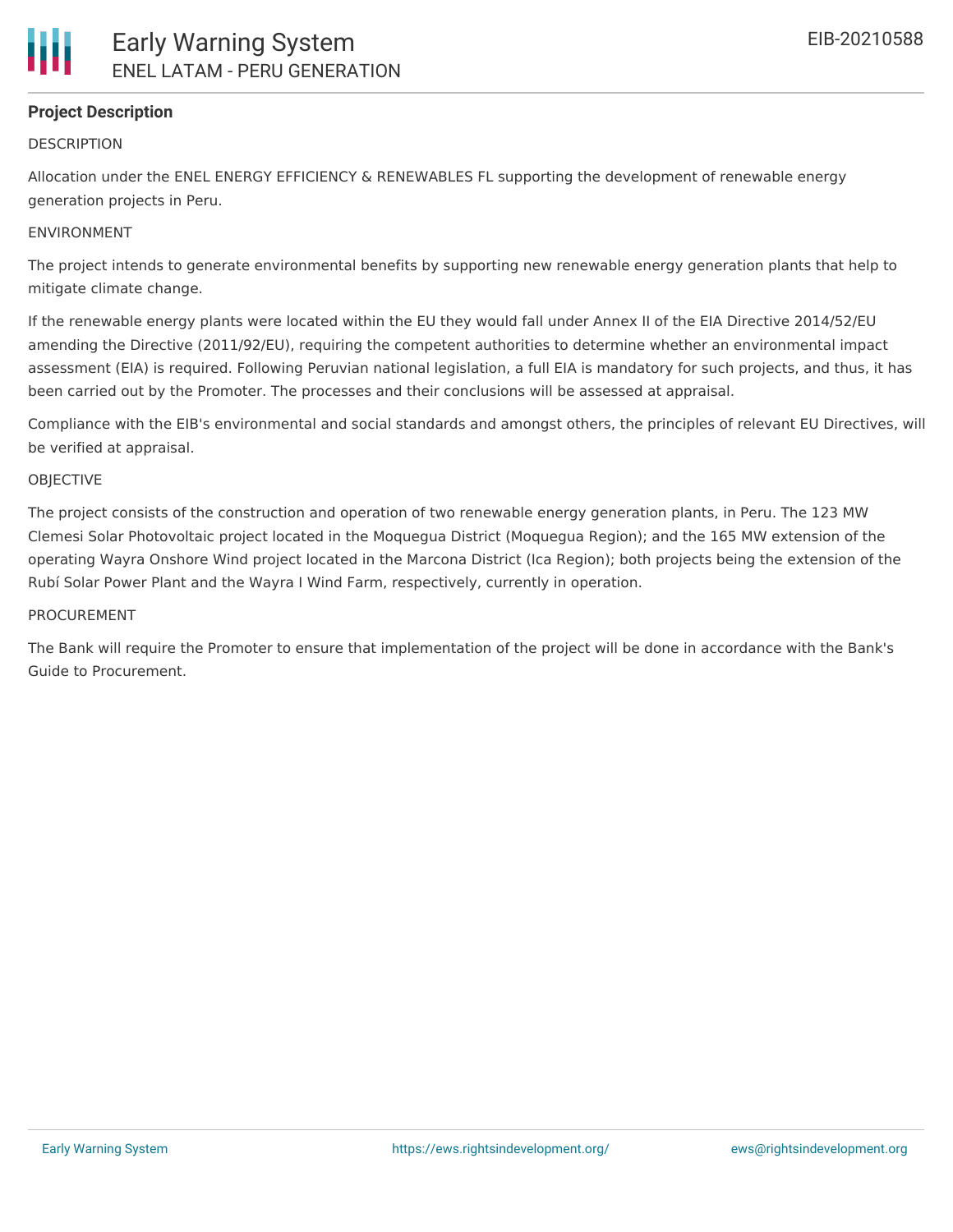

#### **Investment Description**

European Investment Bank (EIB)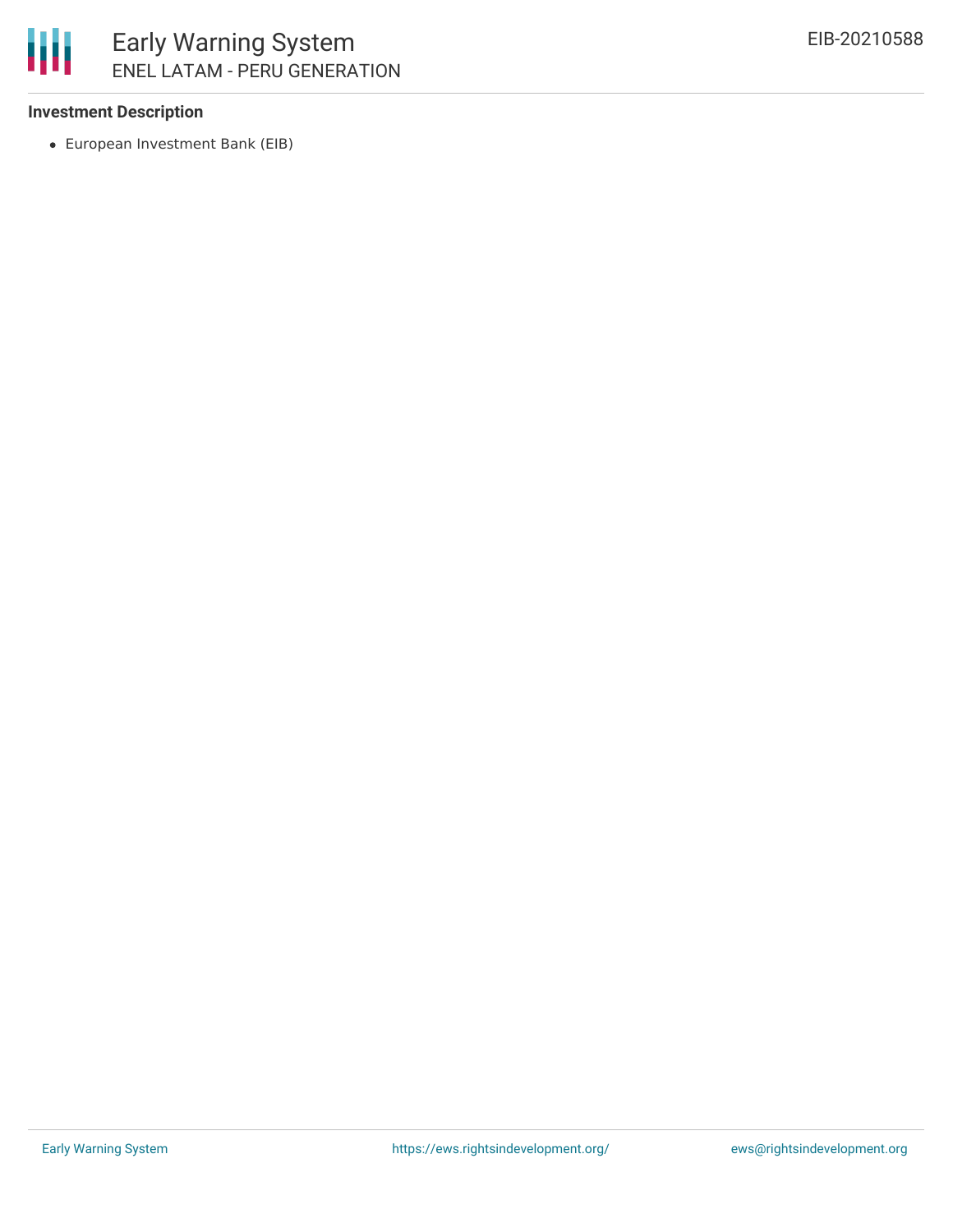#### **Contact Information**

#### ACCESS TO INFORMATION

You can submit an information request for project information at: https://www.eib.org/en/infocentre/registers/requestform/request-form-default.htm

#### ACCOUNTABILITY MECHANISM OF EIB

The EIB Complaints Mechanism is designed to facilitate and handle complaints against the EIB by individuals, organizations or corporations affected by EIB activities. When exercising the right to lodge a complaint against the EIB, any member of the public has access to a two-tier procedure, one internal - the Complaints Mechanism Office - and one external - the European Ombudsman. A complaint can be lodged via a written communication addressed to the Secretary General of the EIB, via email to the dedicated email address: complaints@eib.org, by completing the online complaint form available at the following address: http://www.eib.org/complaints/form via fax or delivered directly to the EIB Complaints Mechanism Division, any EIB local representation office or any EIB staff. For further details, check:

http://www.eib.org/attachments/strategies/complaints\_mechanism\_policy\_en.pdf

When dissatisfied with a complaint to the EIB Complaints Mechanism, citizens can then turn towards the European Ombudsman. A memorandum of Understanding has been signed between the EIB and the European Ombudsman establishes that citizens (even outside of the EU if the Ombudsman finds their complaint justified) can turn towards the Ombudsman on issues related to 'maladministration' by the EIB. Note that before going to the Ombudsman, an attempt must be made to resolve the case by contacting the EIB. In addition, the complaint must be made within two years of the date when the facts on which your complaint is based became known to you. You can write to the Ombudsman in any of the languages of the European Union. Additional details, including filing requirements and complaint forms, are available at: http://www.ombudsman.europa.eu/atyourservice/interactiveguide.faces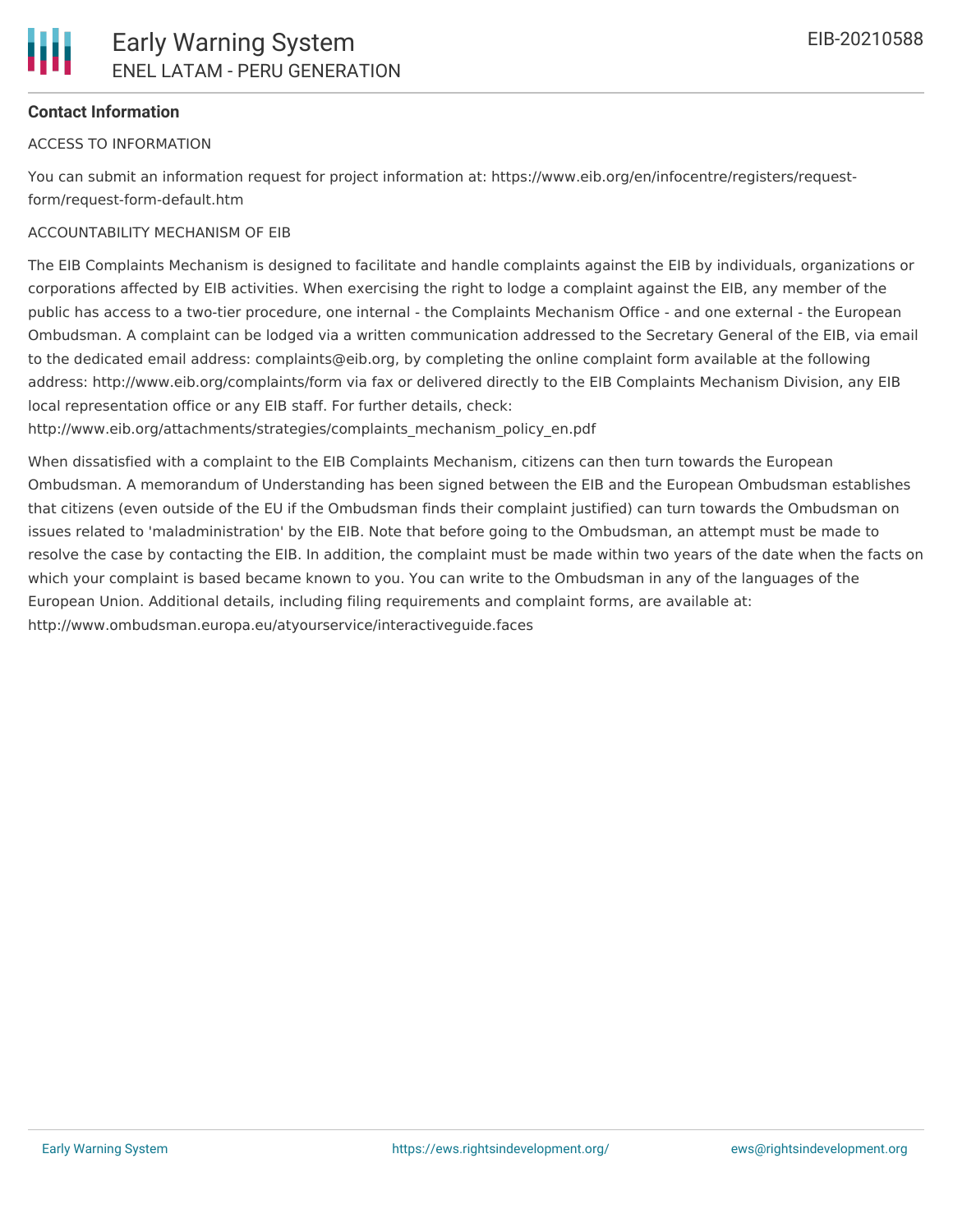

#### **Bank Documents**

• [Press](https://www.eib.org/en/press/all/2022-195-enel-agrees-on-eur600-million-facility-with-the-eib-and-sace-for-sustainability-linked-financing-in-latin-america)